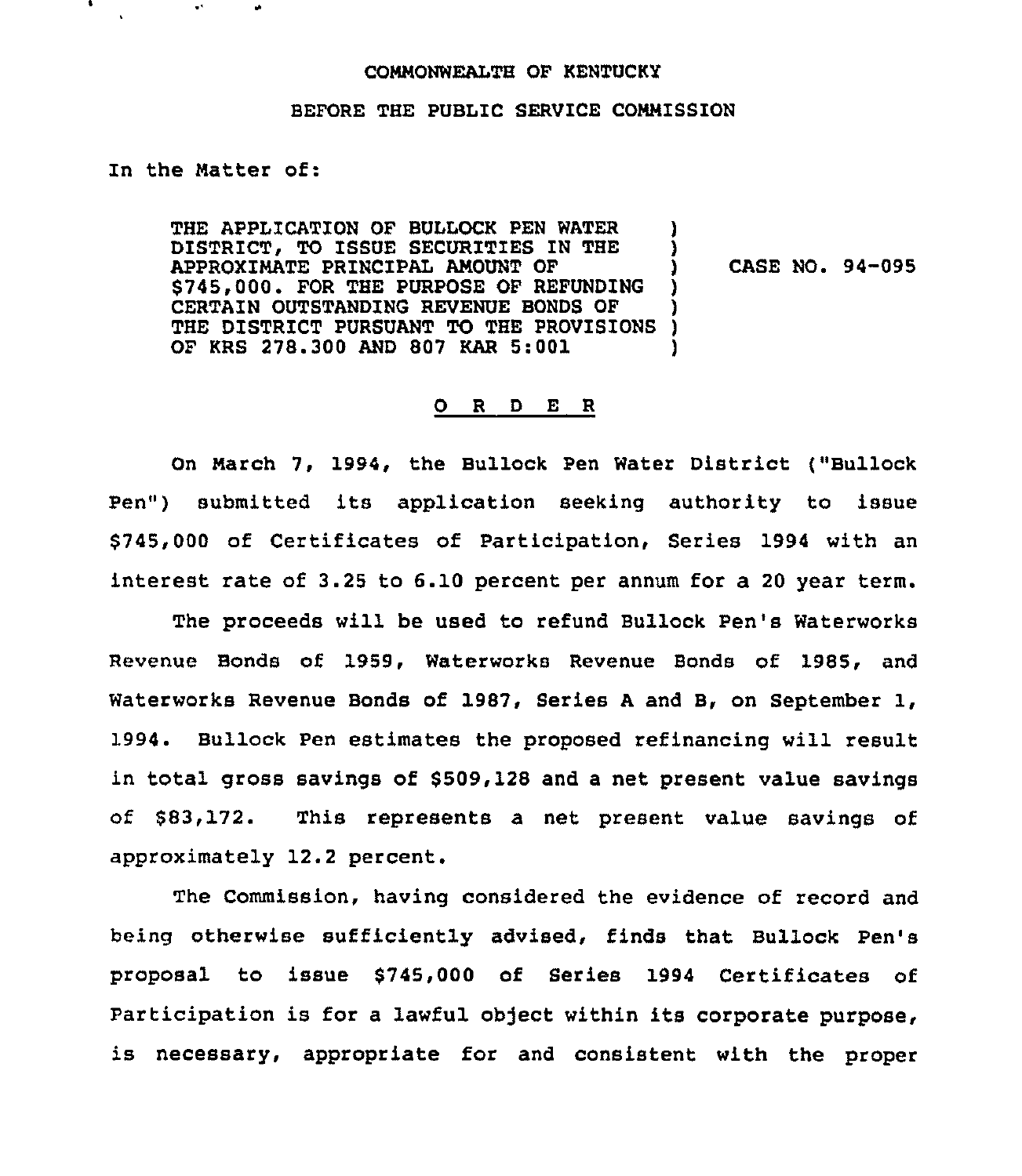performance of its service to the public, and should therefore be approved.

IT IS THEREFORE ORDERED that:

 $\mathbf{e}^{(1)}$  and

 $\mathbf{v}$  .

1. Bullock Pen is authorized to issue \$745,000 of Series 1994 Certificates of Participation, at an interest rate between 3.25 percent and 6.1 percent per annum.

2. Bullock Pen shall agree only to such tezms that will result in a positive net present value savings and which are consistent with the parameters set out in the application.

3. Bullock Pen shall, within 30 days after issuance of the securities, file with the Commission a statement setting forth the date or dates of issuance of the securities, the price paid, the interest rate, the purchasers, and all fees and expenses, including underwriting discounts or commissions, or other compensation involved in the issuance and distribution.

4. The proceeds from the transactions authorized herein shall be used only for the lawful purposes set out in the application.

Nothing contained herein shall be construed as a finding of value for any purpose or as a warranty on the part of the Commonwealth of Kentucky or any agency thereof as to the securities authorized herein.

 $-2-$